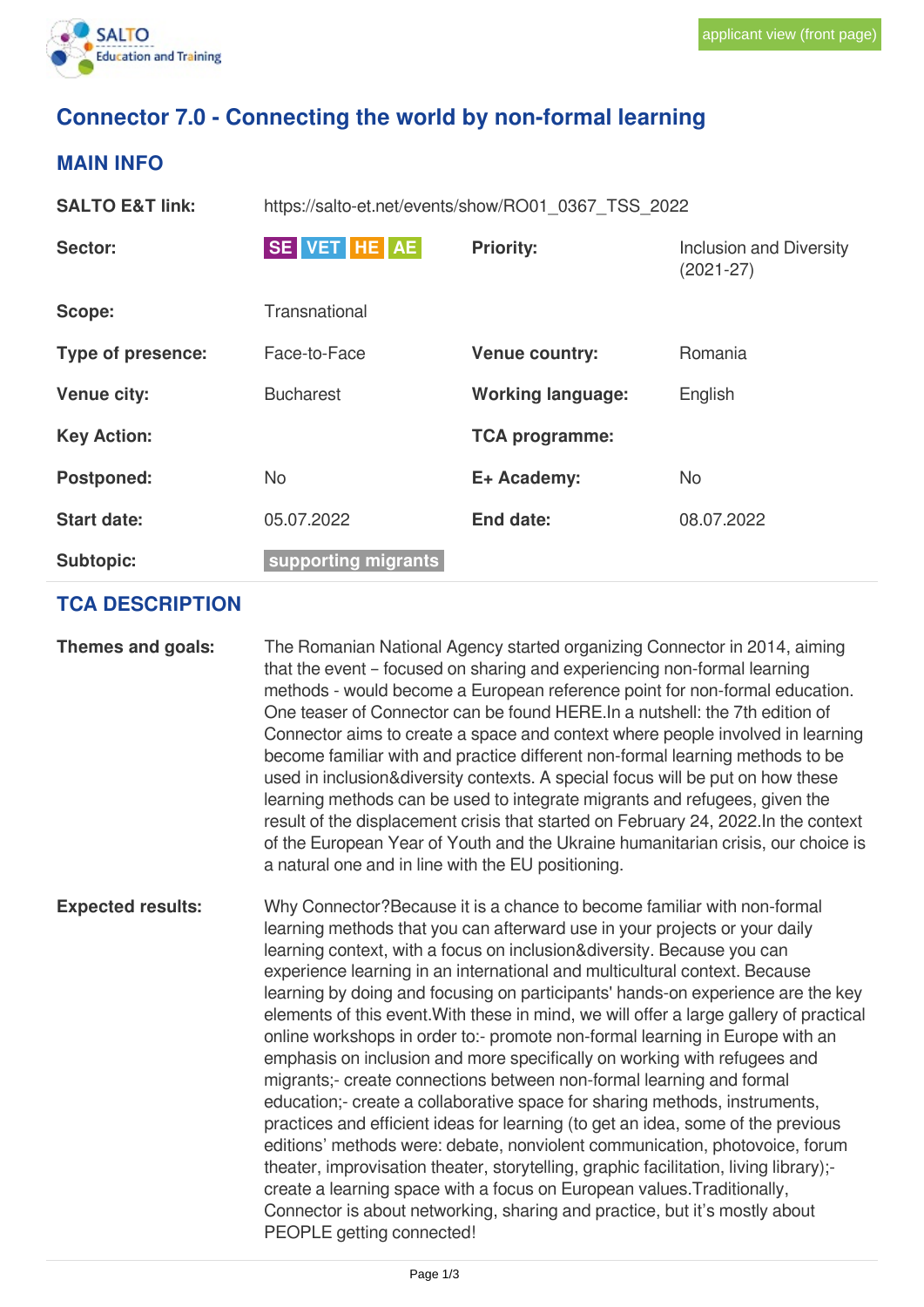

### **Additional information:**

**application:**

# **PARTNERS AND PARTICIPANTS**

| <b>Organiser NA:</b>                                                 | RO01 - Agentia Nationala pentru Programe Comunitare in Domeniul Educatiei si<br>Formarii Profesionale |                                                                                                                                                                                                                                                                                                                                                                                                                                                                                    |            |
|----------------------------------------------------------------------|-------------------------------------------------------------------------------------------------------|------------------------------------------------------------------------------------------------------------------------------------------------------------------------------------------------------------------------------------------------------------------------------------------------------------------------------------------------------------------------------------------------------------------------------------------------------------------------------------|------------|
| <b>Number of</b><br>participants:                                    | 40                                                                                                    |                                                                                                                                                                                                                                                                                                                                                                                                                                                                                    |            |
| <b>Profile of participants:</b>                                      |                                                                                                       | Practitioners from all educational sectors - school education/adult<br>education/vocational education and training/higher education/youth are invited<br>to register! We welcome youth workers, adult education practitioners, trainers,<br>learning facilitators, teachers, educators, and support staff, representatives<br>coming from schools, higher education, adult education, and vocational training.<br>Other enthusiasts interested in non-formal learning are welcome! |            |
| <b>Participants per</b><br>country:                                  |                                                                                                       |                                                                                                                                                                                                                                                                                                                                                                                                                                                                                    |            |
| <b>Applied as Co-</b><br>organising partner(s):                      | <b>IE01</b>                                                                                           |                                                                                                                                                                                                                                                                                                                                                                                                                                                                                    |            |
| <b>Pending co-</b><br>organising partner<br>application(s):          |                                                                                                       |                                                                                                                                                                                                                                                                                                                                                                                                                                                                                    |            |
| <b>Accepted co-</b><br>organising partner(s):                        | <b>DE02</b><br><b>AT01</b><br><b>CZ01</b><br><b>NL01</b><br><b>PL01 SE01</b><br><b>LV01</b>           | DE03 DK01 EE01 ES01 HR01 IE01 LT01                                                                                                                                                                                                                                                                                                                                                                                                                                                 |            |
| Sending partner(s) -<br><b>Booked places:</b>                        |                                                                                                       | AT01 - 0 CZ01 - 2 DE02 - 2 DE03 - 3 DK01 - 1 EE01 - 0 ES01 - 3<br>HR01 - 5   IE01 - 2   LT01 - 4   LV01 - 3   NL01 - 2   PL01 - 4   SE01 - 2                                                                                                                                                                                                                                                                                                                                       |            |
| <b>Pending Sending</b><br>partner application(s)<br>- Booked places: |                                                                                                       |                                                                                                                                                                                                                                                                                                                                                                                                                                                                                    |            |
| <b>Accepted Sending</b><br>partner(s) - Accepted<br>places:          |                                                                                                       | AT01 - 2 CZ01 - 2 DE02 - 2 DE03 - 3 DK01 - 1 EE01 - 2 ES01 - 2<br>HR01 - 4   IE01 - 2   LT01 - 4   LV01 - 3   NL01 - 2   PL01 - 4   SE01 - 2                                                                                                                                                                                                                                                                                                                                       |            |
| <b>Pending booked</b><br>places:                                     | $\overline{0}$                                                                                        |                                                                                                                                                                                                                                                                                                                                                                                                                                                                                    |            |
| <b>Accepted places:</b>                                              | 35                                                                                                    |                                                                                                                                                                                                                                                                                                                                                                                                                                                                                    |            |
| <b>ACTIVITY APPLICATION</b>                                          |                                                                                                       |                                                                                                                                                                                                                                                                                                                                                                                                                                                                                    |            |
| <b>Start date of activity</b>                                        | 27.04.2022                                                                                            | <b>Application deadline:</b>                                                                                                                                                                                                                                                                                                                                                                                                                                                       | 22.05.2022 |